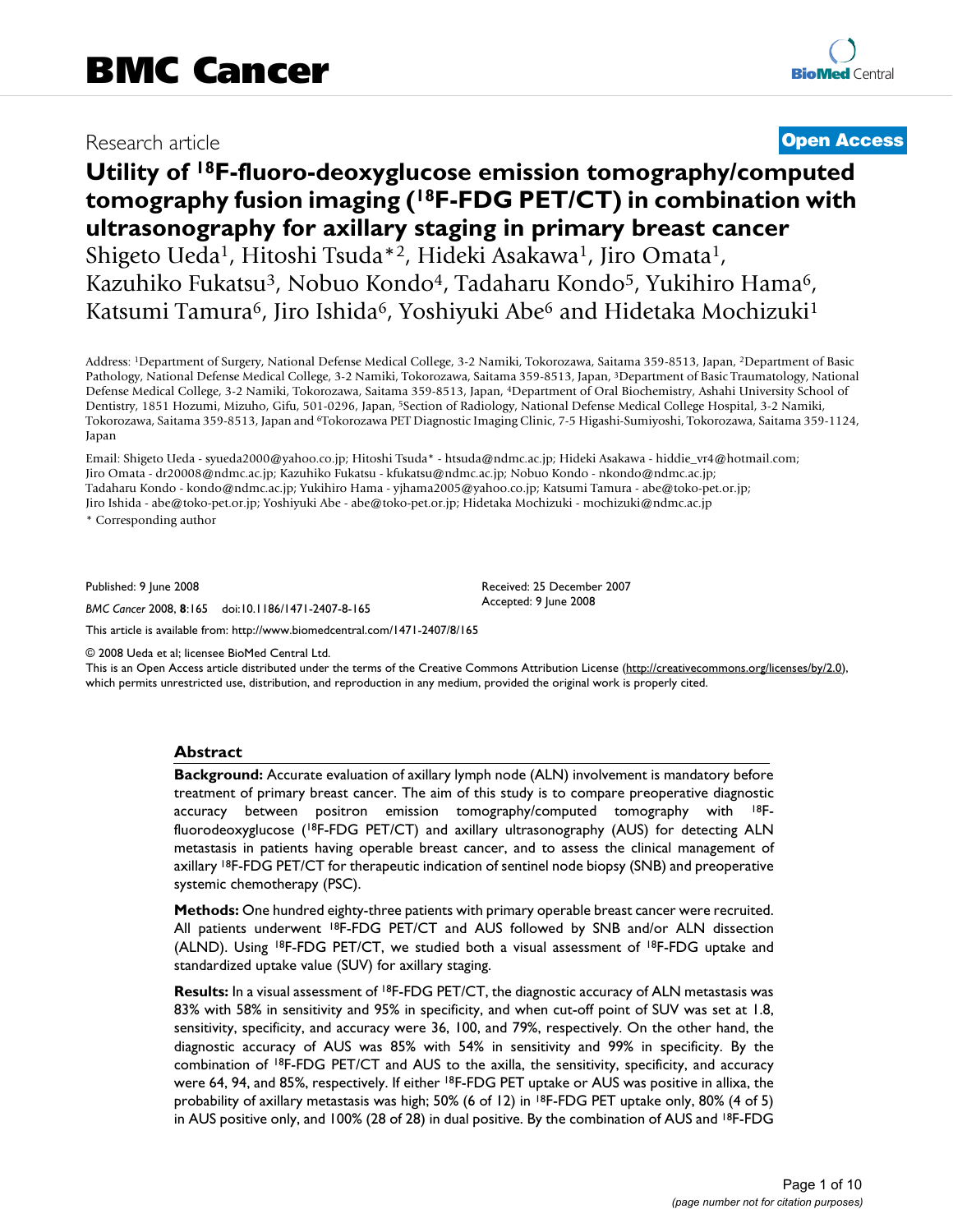PET/CT, candidates of SNB were more appropriately selected. The axillary 18F-FDG uptake was correlated with the maximum size and nuclear grade of metastatic foci ( $p = 0.006$  and  $p = 0.03$ ).

**Conclusion:** The diagnostic accuracy of 18F-FDG PET/CT was shown to be nearly equal to ultrasound, and considering their limited sensitivities, the high radiation exposure by <sup>18</sup>F-FDG PET/ CT and also costs of the examination, it is likely that AUS will be more cost-effective in detecting massive axillary tumor burden. However, when we cannot judge the axillary staging using AUS alone, metabolic approach of <sup>18</sup>F-FDG PET/CT for axillary staging would enable us a much more confident diagnosis.

#### **Background**

Axillary lymph node (ALN) status is an important predictor regarding recurrence and survival of patients having primary breast cancer. Recently, sentinel node biopsy (SNB) has been introduced as a minimally invasive procedure to evaluate ALN status [1].

Accurate evaluation of ALN involvement is mandatory before treatment of primary breast cancer by following reasons; (1) ALN status is related to staging of disease and patients prognosis. (2) SNB can be beneficial for the patients to whom the presence of ALN involvement is not preoperatively detectable. They can avoid ALN dissection (ALND) when metastatic foci in sentinel nodes (SNs) are absent. (3) The status of ALN might influence on the decision of primary systemic chemotherapy (PSC). Patients with involved ALNs can be a candidate for PSC.

In our institute, we have carried out the identification of SNs using tin-colloid radioisotope technique [2]. SNs cannot be detected in patients having a massive ALN involvement because of poor uptake of radiotracer in SNs mostly replaced by tumor. Therefore, clinically node-positive patients are not candidates for SNB. Axillary ultrasonography (AUS) has been the most easy-applicable imaging tool for clinical staging of ALN status in patients having primary breast cancer [3,4].

We have used AUS to identify breast cancer patients who were eligible for optimal SNB [5]. Although AUS is not complete for the accurate determination of axillary nodal status, this tool is particularly sensitive for selecting patients with massive tumor burden. Actually, in a series of patients who were judged as candidates for SNB by AUS only, we reported that diagnostic accuracy of ALN status could be achieved 98.6%[5]. Positron emission tomography with 18F-fluorodeoxyglucose (18F-FDG PET) is expected to be a non-invasive approach to evaluate patients having ALN involvement. Recent studies using 18F-FDG PET alone have shown low sensitivity, acceptable specificity, and acceptable positive predictive values in detection of ALN involvement [6-9]. In a prospective multicenter study in the U.S.A, diagnostic performance of 18F-FDG PET in axillary staging showed relatively low sensitivity (mean 61%, ranging from 54% to 67%), and high specificity (mean 80%, ranging from 79 to 81%), when abnormal axillary focus was considered positive. In the same study, the <sup>18</sup>F-FDG PET in axillary staging had a lower sensitivity of 32% and a higher positive predictive value of 90%, when the cut-off of standerd uptake value (SUV) 1.8 or greater [10]. Veronesi et al also reported that the sensitivity of 18F-FDG PET for detecting ALN involvement was 37%, but specificity and positive predictive value were 96% and 88%, respectively, at the threshold of SUV 1.2 [11].

Recently, fusion imaging systems combining 18F-FDG PET and computed tomography (18F-FDG PET/CT) have come to be applied in breast oncology. 18F-FDG PET/CT can visualize anatomical location of the hypermetabolic cancer lesions better than 18F-FDG PET or CT alone [12,13]. Therefore, the application of 18F-FDG PET/CT might be very informative for detecting both regional lymph node involvement and distant metastasis.

We studied both a visual assessment of <sup>18</sup>F-FDG uptake and SUV for axillary staging, and compared the diagnostic accuracy between preoperative 18F-FDG PET/CT and preoperative ultrasound in detecting ALN metastasis. We discussed the clinical management of the combonation of axillary 18F-FDG PET/CT and AUS for the selection of proper candidates of SNB and PSC.

# **Methods**

#### *Patients*

The study was done in accordance with the ethical principles of the Declaration of Helsinki and was approved by the institutional review board in the National Defense Medical College (NDMC). Informed consents were obtained from all patients with regard to 18F-FDG PET/CT examination and the entry into the present study.

This prospective study enrolled a series of 183 patients having primary breast cancer proven by core needle biopsy at the National Defense Medical College Hospital from April 2005 through August 2007. For axillary staging, all patients underwent both 18F-FDG PET/CT and ultrasonography within 5 weeks before surgery. Patients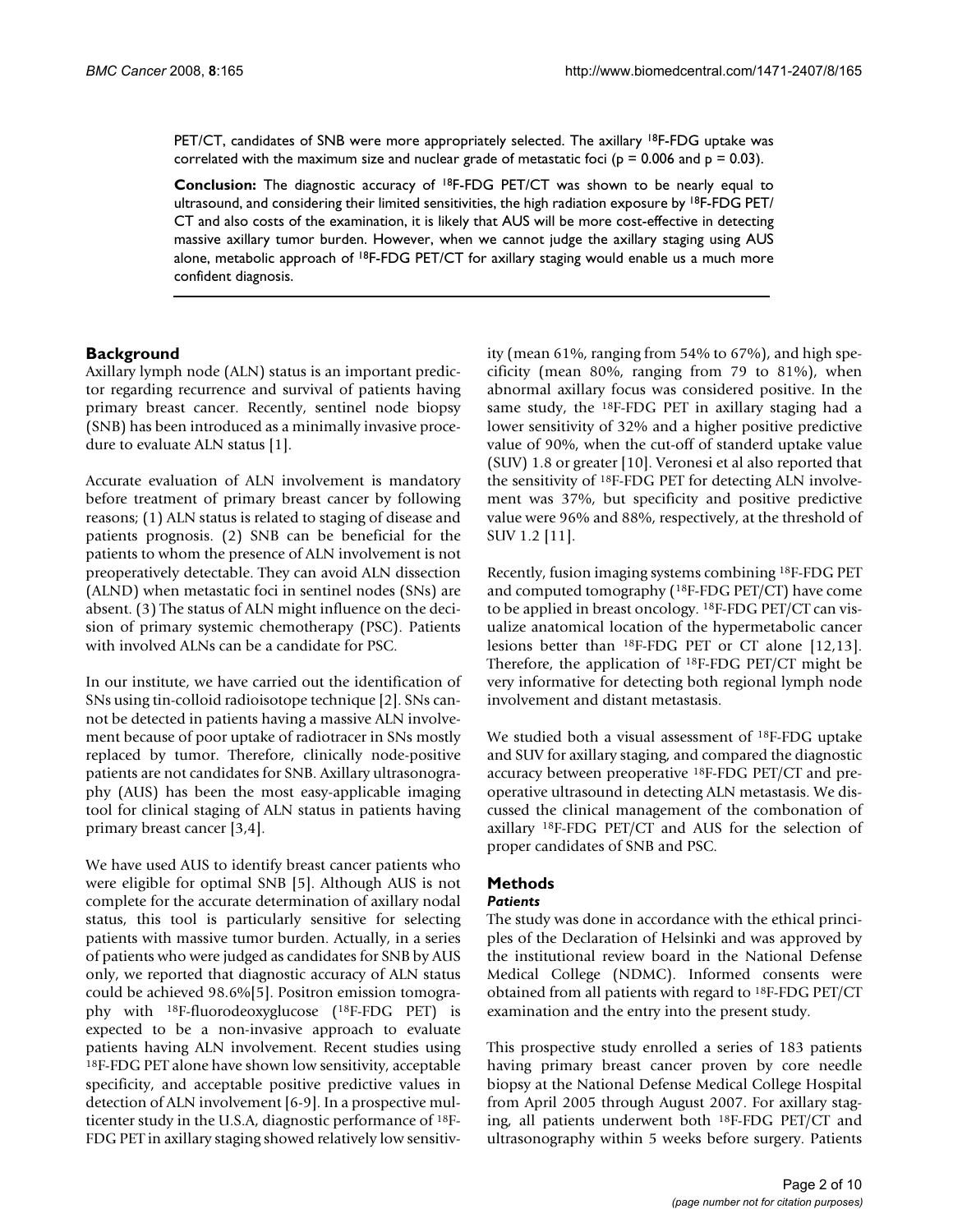with diabetes mellitus or pregnancy, those who underwent primary systemic therapy, those who underwent excisional biopsy were excluded. During the entry period, we experienced 15 patients who were diagnosed by 18F-FDG PET/CT to have breast cancer with distant metastases, comprising four distant lymph node metastases, nine bone metastases, and two lung metastases. Patients having distant metastases were also ineligible for this study.

#### *Axillary ultrasound examination*

AUS was performed using ProsoundII SSD 6500 (Aloka, Tokyo, Japan) employing a 10-MHz linear array transducer. AUS criteria in our institute were described previously [5]. In brief, homogeneously hypoechoic lymph nodes with diameters of 10 mm or more and in oval or round shape were defined as AUS-positive and were considered to be potentially extensive nodal involvement. Lymph nodes with central hyperechoic area and/or with diameter of less than 10 mm, defined as AUS-negative were considered to be clinically node-negative. One experienced ultrasonographer (T.K) performed axillary examination of operable patients. At least two breast surgeons discussed and determined AUS status together with the ultrasonographer in weekly conference.

#### *Surgery and Sentinel node biopsy procedure*

The 183 patients underwent mastectomy or breast-conserving surgery with SNB and/or ALND. SNB was performed using the procedure described previously [2]. According to SNB protocol in our institute, patients having AUS negativity were eligible for SNB and were optionally performed SNB after the acquisition of informed consent. For patients having AUS positivity or those who rejected SNB, ALND was performed.

SNs were intraoperatively examined histopathologically. Biopsied SNs were cut into 2-mm-thick slices, and histopathological sections were made from each slice. These sections were stained with hematoxylin and eosin, and at least two pathologists examined the sections. All patients having SN metastasis recieved ALND. If SNs were free of cancer cells, ALND was omitted.

#### *18F-FDG PET/CT and quantification of 18F-FDG uptake in axilla*

All patients received 18F-FDG PET/CT scans (Biograph LSO Emotion, 3D model, Siemens, Germany) at Tokorozawa PET Diagnostic Imaging Clinic (Tokorozawa, Japan). Blood glucose level was measured in each patient and did not exceed 120 mg/dl.

Patients fasted at least 4 hours before 18F-FDG PET study. One hour after intravenous administration of 3.7 Mbq/kg 18F-FDG, a transmission scan using CT (SOMATO Emotion, 16-slice configuration, pitch 1.83, Siemens, Germany) for attenuation correction and anatomical imaging was acquired for 90 sec. IV contrast was not administered to patients for the CT portion of the 18F-FDG PET/CT.

Back projection image was obtained after Gaussian filter was applied. The spatial resolution of the reconstructed images was 6.0–7.0 mm in cranio-caudal, 6.3–7.1 mm in right-left and 6.3–7.1 mm in anterior-posterior directions.

A regions of interest (ROI) was placed in the axillary lesion, including the highest uptake area (circle ROI, 2 cm in diameter), and SUV maximum in the ROI was calculated. The SUV was decay-corrected tissue activity divided by the injected dose per patient body, and was calculated using the following formula: SUV = activity in region of interest/decay factor of F-18 (MBq/ml)/injected dose (MBq/kg body weight).

CT images were also available for evaluation. Visual assessment of 18F-FDG uptake was carried out by at least two experienced nuclear medicine radiologists, and abnormal axillary uptake greater than background activity was interpreted as suspicious nodal involvement. Semiquantitative measurement of SUV was done on any axillary focus with abnormal uptake.

#### *Determination of the optimal SUV cut-off points*

To determine the optimal SUV cut-off point, the tentative SUV cut-off point was established, ranging from 0.8 to 3.0 with 0.2 to 0.3 increments. SUV of the cut-off point or greater was defined as positive and SUV less than the point was defined as negative. The SUV of 0.4 is the lowest limit of visible uptake of 18F-FDG. Based on each SUV cutoff point, the diagnostic accuracy of 18F-FDG PET/CT (positive or negative) was evaluated by means of sensitivity, specificity, positive predictive value (PPV), and negative predictive value (NPV).

#### *Histopathological study*

The number, the maximum size, and nuclear grade of involved ALNs were histopathologically examined.

#### *Statistical analysis*

Statistical analysis was performed using Statview 5.0 version (SAS Institute Inc). As univariate analysis, Mann-Whitney *U* test and chi square test were used to establish the correlation between clinicopathological variables and axillary SUV. *P* value of 0.05 or less was defined as statistical significance.

#### **Results**

#### *Patient characteristics*

Patient age, pathological T factor, histological type, nuclear grade, hormonal receptor status and c-erbB2 sta-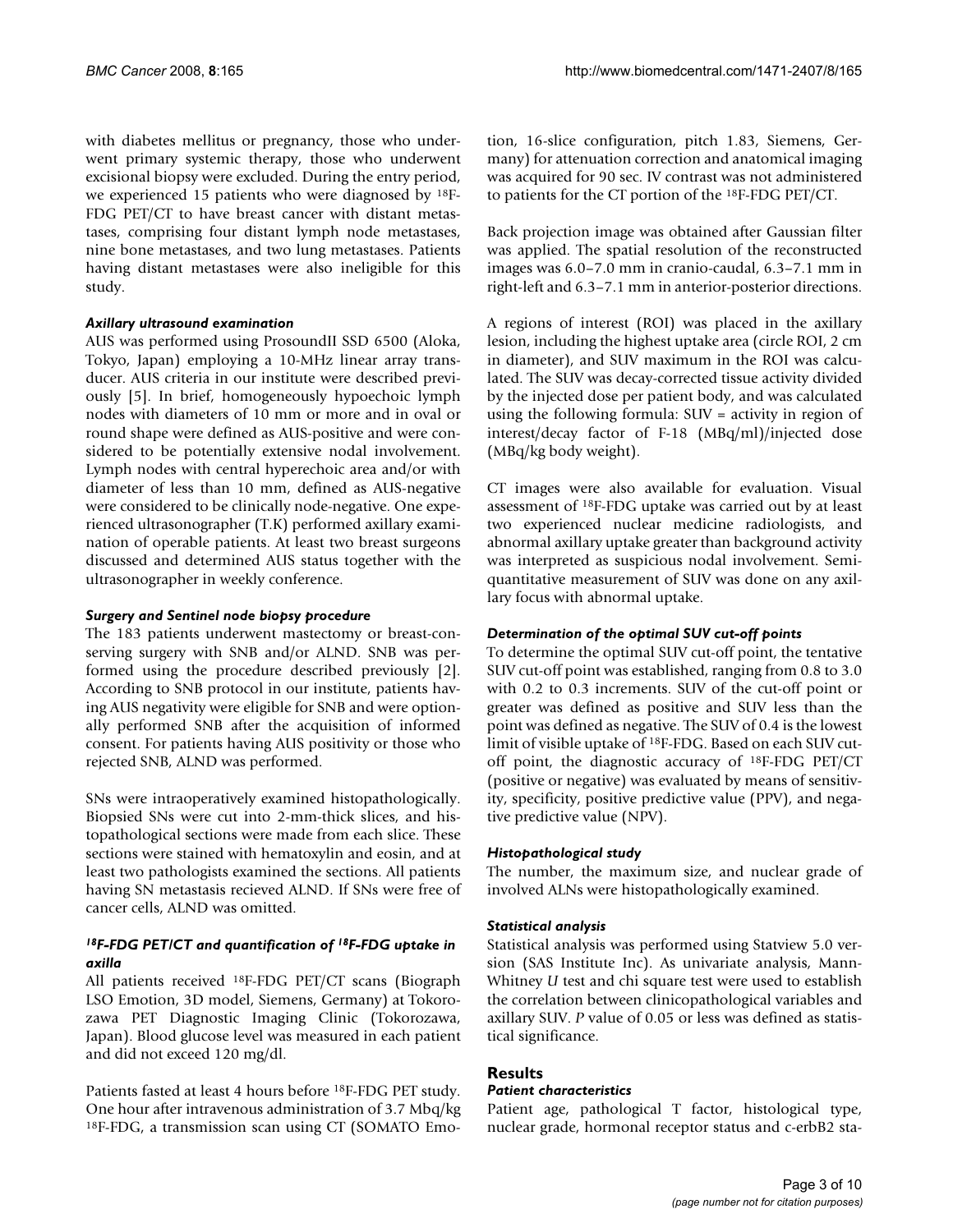#### **Table 1: Patient characteristics**

| Variables                  |                 | Number 183       | %100           |
|----------------------------|-----------------|------------------|----------------|
| Age                        | mean [range]    | 57 [32-81]       |                |
|                            | <45             | 33               | 8              |
|                            | 45 ≦            | 150              | 82             |
| pT-stage                   | pTis            | $\overline{10}$  | 5              |
|                            | pTI             | 91               | 50             |
|                            | pT2             | 68               | 37             |
|                            | pT3             | 4                | 8              |
| Histology                  | <b>DCIS</b>     | 9                | 5              |
|                            | <b>IDC</b>      | 158              | 86             |
|                            | <b>ILC</b>      | 9                | 5              |
|                            | Apocrine        | 2                | J.             |
|                            | <b>Mucinous</b> | 2                |                |
|                            | Squamoid        |                  |                |
|                            | Paget           | 2                |                |
| Nuclear grade              |                 | 59               | 32             |
|                            | 2               | 51               | 28             |
|                            | 3               | 69               | 38             |
|                            | Not graded      | 4                | $\overline{2}$ |
| Nodal metastasis           | negative        | 124              | 68             |
|                            | positive        | 59               | 32             |
| Estrogen receptor (ER)     | 10%             | 44               | 24             |
|                            | 10% ≦           | 139              | 76             |
| Progesterone receptor(PgR) | 10%             | 63               | 34             |
|                            | 10% ≦           | 120              | 66             |
| c-erbB-2 (HER2)            | $0$ to $2+$     | 152              | 83             |
|                            | 3+/FISH Amp     | 28               | 15             |
|                            | unknown         | 3                | $\overline{2}$ |
| Primary axillary approach  | Ax dissection   | 58               | 32             |
|                            | SNB             | 125              | 68             |
| SUV of the primary tumor   | mean [range]    | 4.3 [0.9-17.8]   |                |
| SUV of axillary uptake*    | mean [range]    | $3.0$ [0.4-11.3] |                |

DCIS, ductal carcinoma in situ; IDC, invasive ductal carcinoma; ILC, invasive lobular carcinoma; Mucinous, mucinous carcinoma; Apocrine, apocrine. carcinoma; Squamoind, Squamoid carcinoma; Paget, Paget's disease; FISH Amp, FISH Amplication; Ax, axillary; SNB, sentinel node biopsy; SUV, Standardized Uptake Value; \*Visible uptake of 18F-FDG

tus of the primary tumors, and SUV of the primary tumors and axillary uptake are listed in Table 1, ALN involvement was histopathologically detected in 59 (32%) of 183 patients.

The mean SUV of the primary tumor in the 183 patients was 4.3, ranging from 0.9 to 17.8, and the mean SUV of the axilla was 3, ranging 0.4 to 11.3. The SUVs of 0.4 and 11.3 were the lowest point and the highest point to visualize 18F-FDG uptake, respectively. The mean interval between 18F-FDG PET/CT and surgery was 29 days. One hundred twenty-five (68%) of the 183 patients underwent initial SNB. One hundred twenty-four (99%) of the 125 patients were successfully performed SNB. The number of removed SNs per patient was 2.4 on an average. Metastases to SNs were positive in 24 (19%) patients, and all of these patients underwent ALND. Metastases to the SNs were negative in 100 (81%) patients, and none of them

recieved further axillary surgery. Other 58 (32%) patients underwent ALND without SNB.

#### *Diagnostic performance of 18F-FDG PET/CT and ultrasonography in axillary staging*

Diagnostic performance for detecting axillary involvement was compared between 18F-FDG PET/CT and ultrasonography (Table 2).

By visual assessment of 18F-FDG PET/CT, axillary uptake was positive in 40 (22%) patients and negative in 143 (78%) patients. Of these 40 axillary-positive patients, 34 (85%) were truely positive, whereas 6 (15%) were false positive. Of the 143 axillary- negative patients, 118 (83%) patients were truely negative, whereas 25 (17%) patients were false negative. Sensitivity, specificity, PPV, NPV, and accuracy of visual assessment of 18F-FDG PET/CT were 58, 95, 85, 83, and 83%, respectively.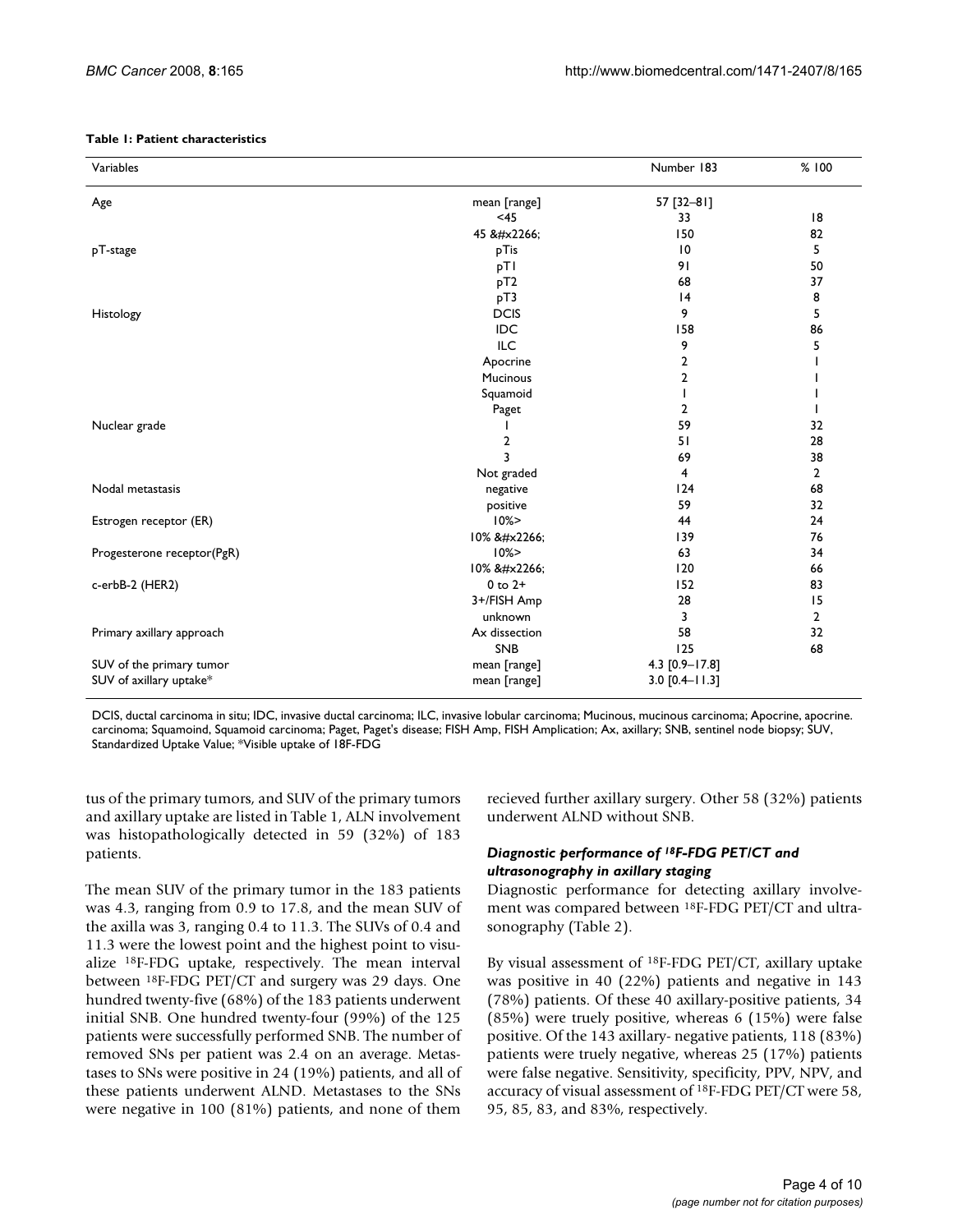| <sup>18</sup> F-FDG uptake                                                  | ТP | TN.              | FP.            | FN.  | Sensitivity (%) | Specificity (%) | <b>PPV</b> (%) | NPV (%) | Accuracy (%) |
|-----------------------------------------------------------------------------|----|------------------|----------------|------|-----------------|-----------------|----------------|---------|--------------|
| Visual assessment                                                           | 34 | 118 <sub>6</sub> |                | - 25 | 57.6            | 95.2            | 85             | 82.5    | 83.1         |
| SUV cutoff point                                                            |    |                  |                |      |                 |                 |                |         |              |
| 0.8                                                                         | 30 | 18               | 6              | 29   | 50.8            | 95.2            | 83.3           | 80.3    | 80.9         |
| 1.3                                                                         | 24 | 122              | $\overline{2}$ | 35   | 40.7            | 98.4            | 92.3           | 77.7    | 79.8         |
| 1.5                                                                         | 21 | 123              |                | 38   | 35.6            | 99.2            | 95.5           | 76.4    | 78.7         |
| 1.8                                                                         | 21 | 124              | $\mathbf 0$    | 38   | 35.6            | 100             | 100            | 76.5    | 79.2         |
| 2                                                                           | 20 | 124              | $\mathbf 0$    | 39   | 33.9            | 100             | 100            | 76.1    | 78.7         |
| 3                                                                           | 16 | 124              | $\mathbf 0$    | 43   | 27.1            | 100             | 100            | 74.3    | 76.5         |
| <b>AUS</b>                                                                  | 32 | 123              |                | 27   | 54.2            | 99.2            | 97             | 82      | 84.7         |
| Visual assessment of <sup>18</sup> F-FDG uptake Combined with<br><b>AUS</b> | 38 | 117              | 7              | 21   | 64.4            | 94.4            | 84.4           | 84.8    | 84.7         |

**Table 2: Diagnostic performance of 18 F-FDG PET/CT and ultrasonography in axillary staging**

AUS, Axillary ultrasonography; TP, True positive; TN, True negative; FP, False positive; FN, False negative; PPV, Positive predictive value; NPV, Negative Predictive value;

The accuracy of diagnosis of 18F-FDG PET/CT was compared among various SUV cut-off points ranging from 0.8 to 3.0, using entire data set of 183 patients.

When a SUV cut-off points were set from 0.8 up to 1.8, specificity increased from 95% to 100%, but sensitivity decreased from 51% to 36%. As SUV increased over 1.8, specificity of 100% did not vary, but sensitivity further decreased. When the SUV was 1.8, PPV, NPV and accuracy were 100%, 77%, and 79%, respectively. Therefore, the SUV of 1.8 achieved excellent specificity and PPV, but low sensitivity in comparison with visual assessment.

Ultrasonography detected 33 (18%) AUS-positive patients and 150 (82%) AUS-negative patients. Of the 33 AUS-positive patients, thirty-two patients (97%) were truely positive, and one patient (3%) was false-positive. Of the 150 AUS-negative patients, 123 (82%) were truely negative, whereas 27 (18%) were false-negative. Sensitivity, specificity, PPV, NPV, and accuracy were 54, 99, 97, 82, and 85%, respectively.

Combined with visual assessment of 18F-FDG uptake and AUS, 138 (75%) patients with double-negative 18F-FDG uptake and AUS were considered to be nodal negative, and 45 (25%) patients with positive finding in the visual assessment of 18F-FDG uptake and/or AUS were considered to be nodal positive. Sensitivity, specificity, PPV, NPV, and accuracy of the combination were 64, 94, 84, 85, and 85%, respectively.

#### *Feasibility of SNB for patients having negative AUS*

Of the 150 patients having negative AUS, 125 (83%) consented and underwent SNB. Table 3 shows diagnostic performance of SNB in axillary staging in AUS-negative patients. SNB identification rate was 99.2% (124 of 125 patients). Twenty five patients (20%) had axillary nodal metastasis in permanent pathology. Intraoperative pathological diagnosis of metastasis in SNB was accurately performed in 123 (99%) of 124 patients. One patient (1%) was false negative by frozen section intraoperatively, but a micrometastatic deposit was postoperatively detected in one of sentinel nodes by permanent histology. With regard to intraoperative pathological diagnosis of metastasis in SNB, sensitivity, specificity, PPV, NPV and overall accuracy were 96, 100, 100, 99, and 99% respectively in Table 3A.

In the 12 AUS-negative but 18F-FDG uptake positive patients who consented and recieved SNB, 6 (50%) had ALN involvement. One (8%) patient was false negative. With regard to intraoperative pathological diagnosis of SLN, sensitivity, specificity, PPV, NPV, and overall accuracy were 83, 100, 100, 86, and 92%, respectively in Table 3B.

In the 112 AUS-negative and 18F-FDG uptake negative patients, who consented and underwent SNB, 19 (17%) had ALN involvement. With regard to intraoperative pathological diagnosis of SNB, sensitivity, specificity, PPV, NPV, and overall accuracy were all 100% in Table 3C.

#### *Axillary nodal clinicopathological factors correlated with 18F-FDG uptake*

Table 4 shows correlation of axillary 18F-FDG uptake with nodal clinicopathological factors of 59 patients having ALN involvement. The maximum size and nuclear grade of involved ALN were significantly correlated with 18F-FDG uptake at SUV cut-off point 1.8 (*p* = 0.006 and 0.03, respectively). The number of involved ALNs was not cor-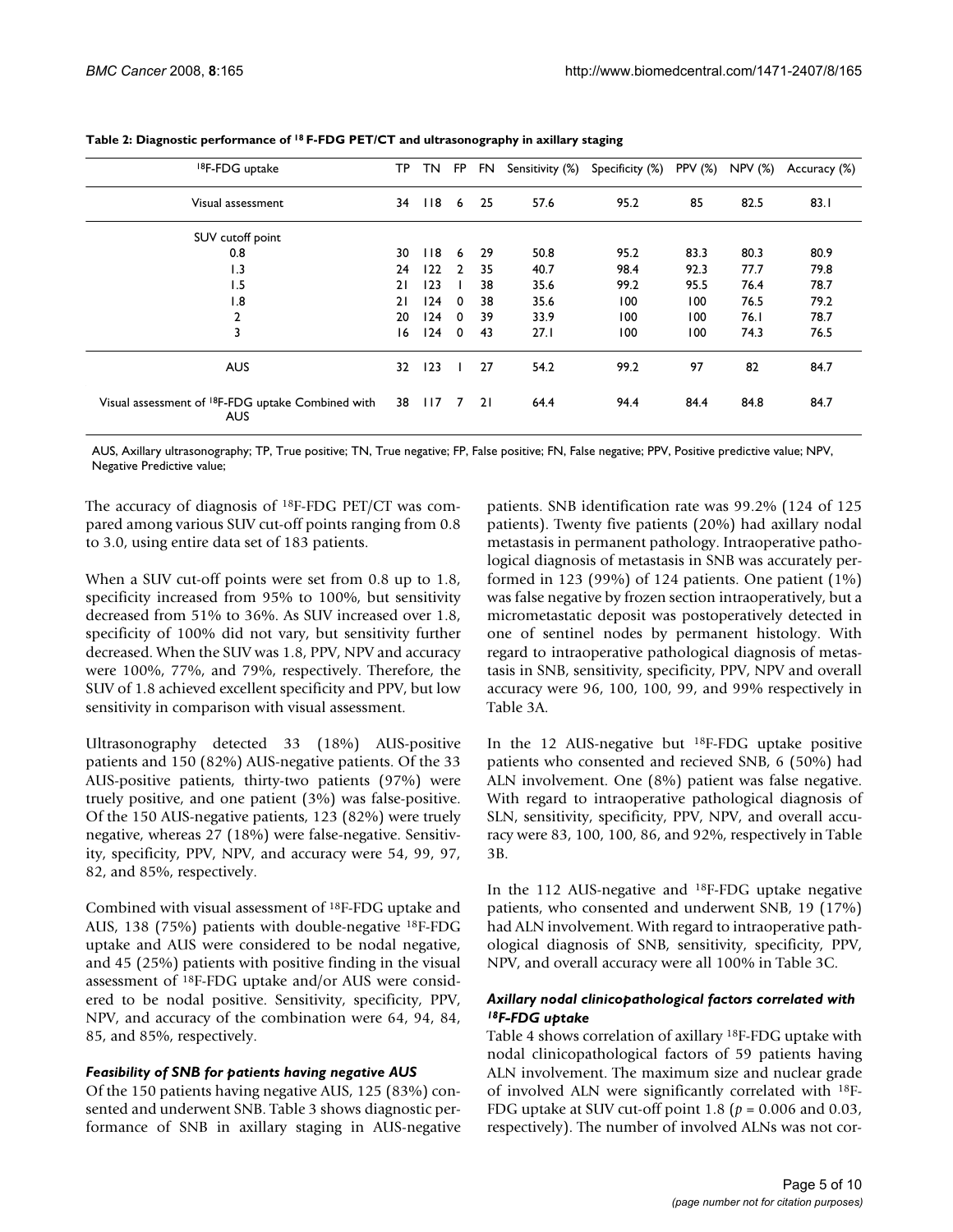|  | Table 3: Diagnostic performance of SNB for axillary staging in AUS-negative patients |
|--|--------------------------------------------------------------------------------------|
|--|--------------------------------------------------------------------------------------|

|    |                                                  |                |                     | No. of patients          |  |
|----|--------------------------------------------------|----------------|---------------------|--------------------------|--|
|    |                                                  |                |                     | Permanent histopathology |  |
|    | Intraoperative frozen Histopathology             | Total          | Metastasis positive | Metastasis negative      |  |
| А. | Total ( $n = 124$ )                              |                |                     |                          |  |
|    | Metastasis positive                              | 24             | 24                  | 0                        |  |
|    | Metastasis negative                              | 100            |                     | 99                       |  |
|    | Total                                            | 124            | 25                  | 99                       |  |
| В. | <sup>18</sup> F-FDG uptake positive ( $n = 12$ ) |                |                     |                          |  |
|    | Metastasis positive                              | 5              | 5                   | 0                        |  |
|    | Metastasis negative                              | $\overline{7}$ |                     | 6                        |  |
|    | Total                                            | 12             | 6                   | 6                        |  |
| C. | <sup>18</sup> F-FDG uptake negative $(n = 112)$  |                |                     |                          |  |
|    | Metastasis positive                              | 19             | 19                  | 0                        |  |
|    | Metastasis negative                              | 93             | 0                   | 93                       |  |
|    | Total                                            | 112            | 9                   | 93                       |  |

Note; SNB, sentinel node biopsy; AUS, axillary ultrasound; No., Number; SNB identification rate 99.2% (124 of 125 cases) Sensitivity, specificity, positive predictive value (PPV), negative predictive value (NPN), and accuracy overall were 96, 100, 100, 99, and 99%, respectively in A. Sensitivity, specificity, PPV, NPV, and overall accuracy were 83, 100, 100, 86, and 92%, respectively in B. Sensitivity, specificity, PPV, NPV, and overall accuracy were 100, 100, 100, 100, and 100%, respectively in C.

related with <sup>18</sup>F-FDG uptake at SUV cut-off point 1.8 ( $p =$ 0.15).

#### *Categories of 18F-FDG PET/CT combined with ultrasound for indications of ALND and PSC*

Table 5 indicates four categories which were divided by clinical findings of 18F-FDG PET/CT and AUS to the axilla. We used a visual assessment of <sup>18</sup>F-FDG uptake which proved to be a reproducible method and have acceptable sensitivity and specificity [6]. Of all 183 patients, 138 (75%) patients who had negative AUS with negative axillary 18F-FDG uptake were classified as category 1. Frequency of ALNs involvement was only 21 (15%), 12 (57%) of these 21 patients had single involved ALNs. The maximum size of involved ALNs was 10 mm or smaller in 17 (81%) of 21 patients. The nuclear grade of involved ALNs was grade 1 or 2 in 16 (76%), and grade 3 in only 5  $(24%)$ .

Twenteen (7%) patients who had negative AUS but positive axillary 18F-FDG uptake were classified as category 2. In category 2, ALNs involvement was detected in 6 (50%)

|  | Table 4: Axillary nodal clinicopathological factors correlated with <sup>18</sup> F-FDG uptake |  |
|--|------------------------------------------------------------------------------------------------|--|
|  |                                                                                                |  |

| Clinicopathological factors | SUV cut-off 1.8 | No. of pts | Average   | SD        | p-value |
|-----------------------------|-----------------|------------|-----------|-----------|---------|
| No. of involved ALNs        | Low             | 38         | 3.6       | 5         | 0.15    |
|                             | High            | 21         | 6.9       | 7         |         |
| The maximum size (mm)       | Low             | 38         | 8.6       | 6.4       | 0.006   |
|                             | High            | 21         | 14.6      | 7.9       |         |
|                             | <b>SUV</b>      | No. of pts | Grade     | No. ofpts | p-value |
| Nuclear grade               | Low             | 38         | Grade I/2 | 27        | 0.03    |
|                             |                 |            | Grade3    | П         |         |
|                             | High            | 21         | Grade I/2 | 9         |         |
|                             |                 |            | Grade3    | 2         |         |

SUV, Standardized uptake value; No, Number; pts, patients; SD, Standard derivation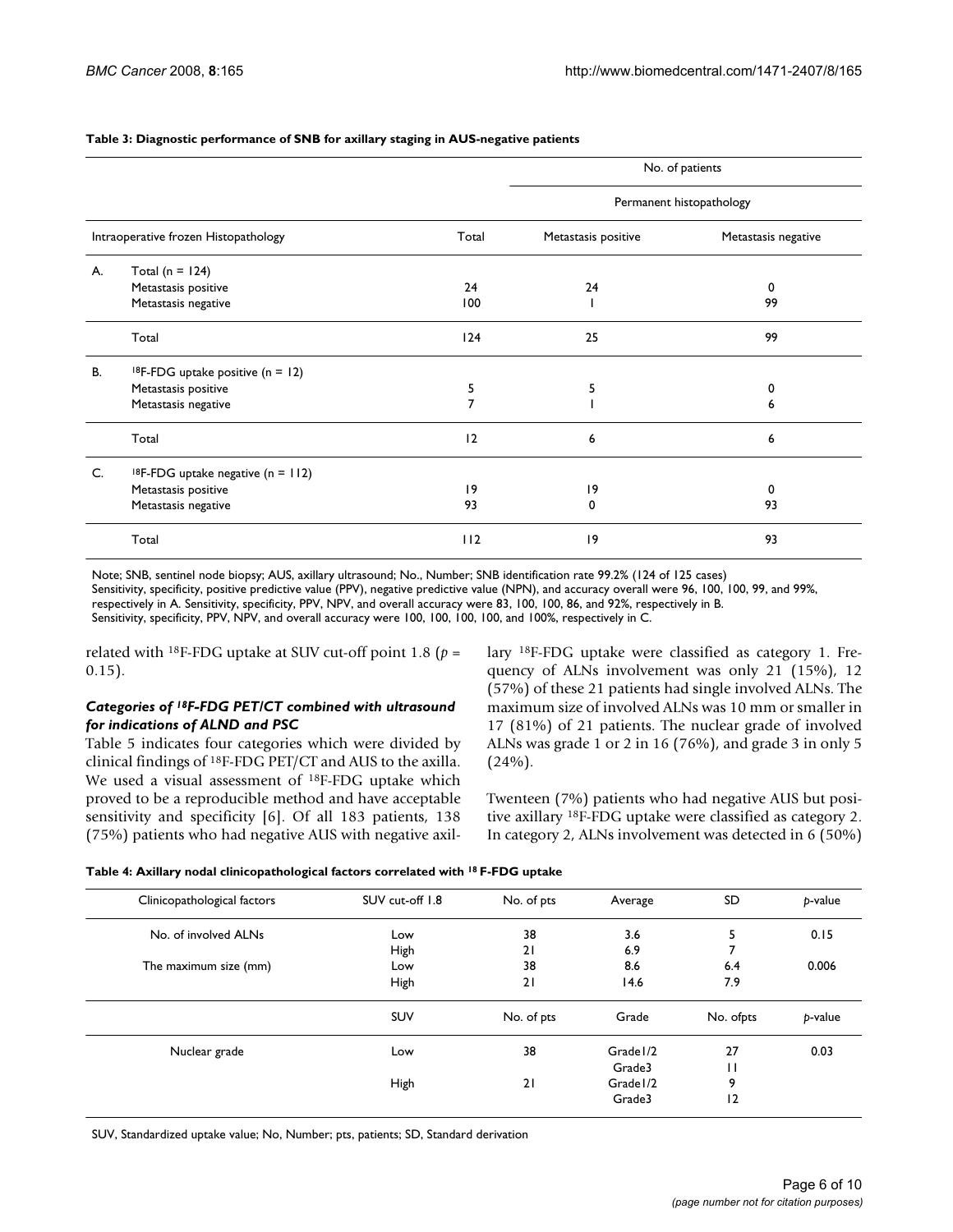| Category                          |            | $\overline{2}$    | 3                 | 4          |
|-----------------------------------|------------|-------------------|-------------------|------------|
| <b>AUS</b>                        |            |                   | $\ddot{}$         | +          |
| <sup>18</sup> F-FDG-uptake        |            | +                 |                   | +          |
| No. of involved ALNs              |            |                   |                   |            |
| 0                                 | 117(85)    | 6(50)             | (20)              | 0(0)       |
|                                   | 12(9)      | 5(42)             | 2(40)             | 9(32)      |
| 2 ≦ Involved ALNs ≦ 5             | 6(4)       | $\vert$ (8)       | (20)              | 9(32)      |
| 6 ≦                               | 3(2)       | 0(0)              | (20)              | 10(36)     |
| The maximum size of involved ALNs |            |                   |                   |            |
| ≦ 5 mm                            | 10(48)     | 5(83)             | 0(0)              | 0(0)       |
| 5 mm < metastasis < 10 mm         | 7(33)      | 1(17)             | 2(50)             | 6(21)      |
| 10 mm ≦                           | 4(19)      | 0(0)              | 2(50)             | 22(79)     |
| Nuclear grade of involved ALNs    |            |                   |                   |            |
| Grade 1 and 2                     | 16(76)     | 3(50)             | 4(100)            | 13(46)     |
| Grade 3                           | 5(24)      | 3(50)             | 0(0)              | 15(54)     |
| Frequency of involved ALNs        | 15%        | 50%               | 80%               | 100%       |
| Indications of ALND/PSC           | <b>SNB</b> | FNAC/Bx is needed | FNAC/Bx is needed | Acceptable |
| Total                             | 138 (100)  | 12(100)           | 5(100)            | 28 (100)   |

#### **Table 5: Categories of 18 F-FDG PET/CT combined with ultrasonography for indications of ALND/PSC**

AUS, Axillary ultrasound; ALN, Axillary lymph node; ALND, ALN dissection; PSC, Primary systemic chemotherapy; No., Number; pts, patients; FNAC, Fine needle aspiration

of 12. A single ALN involvement was present in 5 (83%) of these 6. All 6 patients had ALNs involvement with the maximum size of less than 10 mm in category 2. Nuclear grade was 1 or 2 in 3 (50%) patients, whereas nuclear grade was 3 in 2 (50%).

Five (3%) patients who had positive AUS but negative axillary 18F-FDG uptake were classified as category 3. Twenty-eight (15%) patients who had double-positive nodal status of AUS and 18F-FDG uptake were classified as category 4. Four (80%) of 5 patients in category 3 had ALNs involvement and all patients in category 4 had ALNs involvement. Especially 2-or-more involved ALNs were 2 (50%) of 4 cases in category 3, and 19 (68%) of 28 cases in category 4. The maximum size of involved ALNs was 10 mm or more in 2 (50%) of 4 cases in category 3 and in 22 (79%) of 24 cases in category 4.

Nuclear grade was 1 or 2 in all 4 (100%) cases in category 3, whereas nuclear grade was 1 or 2 in 13 (46%) of 28 cases in category 4.

#### *Diagnostic performance of SNB in 18F-FDG-positive and AUS-negative patients*

Table 6 shows diagnostic performance of SNB for axillary staging in 18F-FDG-positive and AUS-negative patients of category 2. Six (50%) of 12 patients had involved SNs and others (50%) had no involved SNs in spite of 18F-FDG uptake. No metastases were found in non-SNs in all patients that had involved SNs and received aubsequent axillary dissection.

#### **Discussion**

#### *Visual assessment of 18F-FDG PET/CT for the axillary staging*

In visual assessment of 18F-FDG PET/CT to the axilla, we demonstrated that diagnostic accuracy of 18F-FDG PET/CT was almost equivalent to that of AUS for detecting of ALN involvement in patients with primary breast cancer. Visual assessment of 18F-FDG uptake to the axilla achieved higher sensitivity than AUS, and the specificity and PPV of 18F-FDG PET/CT were acceptably high, 95%, and 85%, respectively.

There were 40 (22%) of 183 patients having axillary uptake of 18F-FDG. Six (15%) of these patients had no metastasis of ALNs. The reason of these false positive for the 18F-FDG uptake is not known, but reactive lymphadenopathy caused by breast biopsy would lead to false positive results [9,14].

AUS showed limited sensitivity equal to 18F-FDG PET/CT for detecting ALN involvement, and showed almost perfect specificity and PPV. According to diagnostic perform-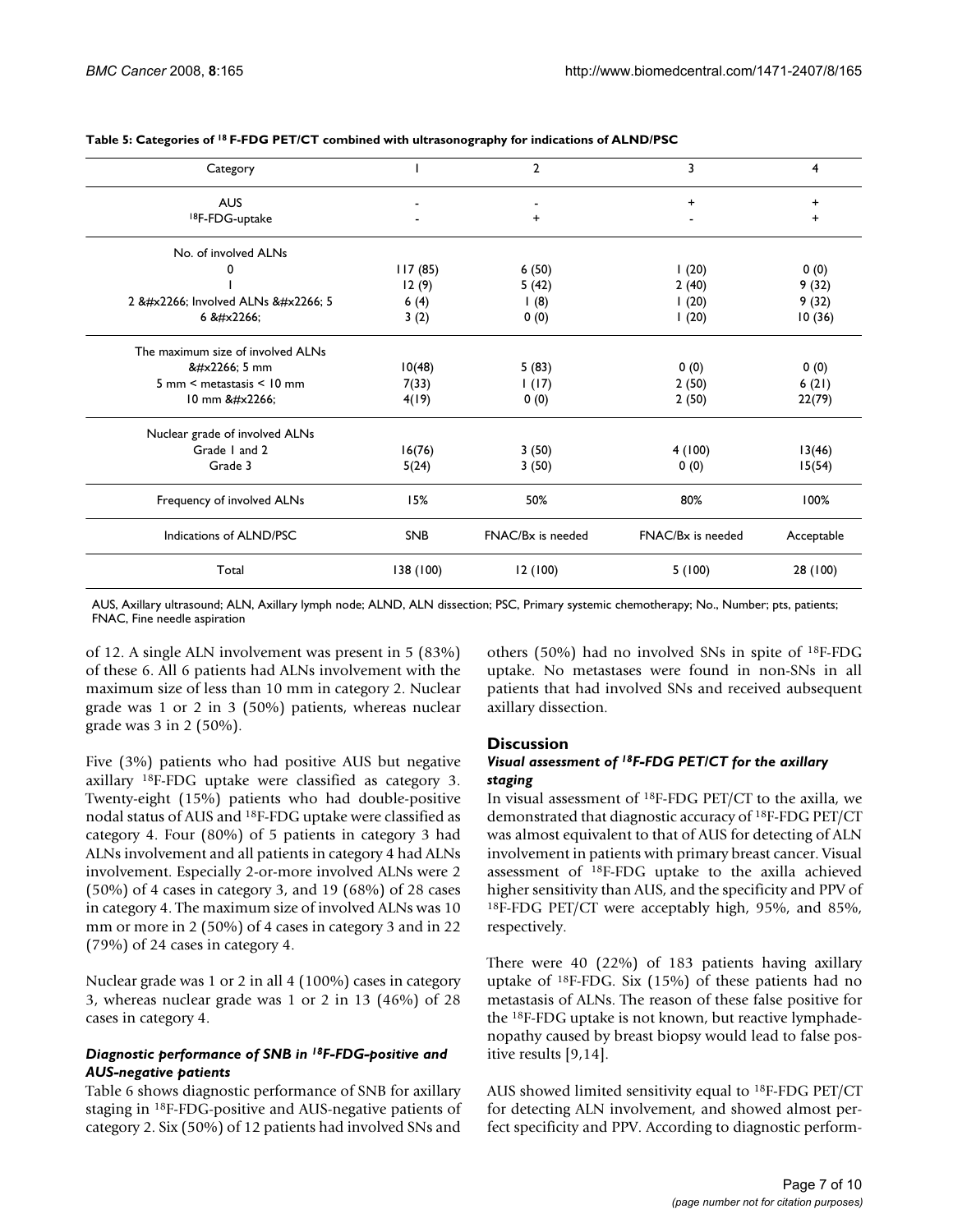| Patients       | <b>SUV</b>      | Involved SNs/resected SNs | Involved non-SNs/resected non-SNs | Ax dissection |
|----------------|-----------------|---------------------------|-----------------------------------|---------------|
|                | 8.1             | 1/1                       | 0/10                              | Performed     |
|                | 2.5             | 1/1                       | 0/17                              | Performed     |
|                | 2.4             | 1/2                       | 0/12                              | Performed     |
| 4              | $\mathsf{I}$ .4 | 1/3                       | 0/21                              | performed     |
| 5              | 1.3             | 4/4                       | 0/12                              | performed     |
| 6              | 0.7             | 1/4                       | 0/6                               | performed     |
|                | ۱.5             | 0/1                       |                                   | not performed |
| 8              |                 | 0/4                       |                                   | not performed |
| 9              |                 | 0/1                       | 0/1                               | not performed |
| 10             |                 | 0/4                       | 0/1                               | not performed |
| П              | 0.9             | 0/1                       | 0/2                               | not performed |
| $\overline{2}$ | 0.9             | 0/4                       | 0/1                               | not performed |

**Table 6: Diagnostic performance of SNB for axillary staging in 18 F-FDG-positive and AUS-negative patients of category 2**

AUS, Axillary ultrasound;SUV, Standardized uptake value; SNs, Sentinel nodes, Ax, Axillary

ance of axillary ultrasonography, the present results showed higher outcome than others' previous studies [15- 17]. In our previous study, AUS was performed using an SSD-650CL (Aloka, Tokyo, Japan), an old model of SSD-6500, and indicated sensitivity, specificity, PPV, and overall accuracy of 45, 97, 92.6, and 75%, respectively [5]. Furthermore an ultrasound specialist performed axillary investigation in the present study. From these reasons, we considered the present results were superior to those in our previous study.

Differences in criteria for judgment of axillary status or in the type of ultrasound device might have given rise to such inconsistency. Furthermore, although ultrasonography is less-invasive and relatively easy to apply, experienced skills are required to judge AUS-positive nodes. We sometimes wavered in our judgement whether ALNs were positive or not when ultrasound image of lymph nodes was less than 10 mm in diameter but homogeneously hypoechoic in centric area. From these reasons, AUS alone might be difficult to determine axillary staging.

We classified patients into 4 categories of axillary status according to 18F-FDG PET/CT and ultrasonography (Table 5).

Category 1 showed the patients who have AUS-negative lymph nodes without axillary 18F-FDG uptake. Fifteen percent of these 138 patients had ALNs involvement. Characteristics of ALN involvement were lesser number, smaller sizes, and lower nuclear grade of metastatic foci (Table 5). For these patients, SNB was successfully performed as shown in Table 3, and SNB is recommended to assess axillary nodal status.

Category 2 and 3 showed the patients having discrepancy between the axillary examinations of AUS and 18F-FDG uptake.

Category 2 showed the patients having 18F-FDG uptake but negative AUS. Half of these patients have metastatic foci in their axilla. The reason of the discrepancy was related to the fact that metastatic foci of small size (5 mm or less) and/or higher nuclear grade was detected by 18F-FDG uptake but were not by AUS.

Category 3 showed the patients having positive AUS without axillary 18F-FDG uptake. We found 4 (80%) of 5 patients had ALN involvement. The characteristic of these metastastic foci was lower nuclear grade. This result are in keeping with previous reports [8-10].

The conclusions could not be determined because the number of patients in categories 2 and 3 have been limited, but we could indicate lymph nodes having discrepancy in diagnosis between AUS and axillary 18F-FDG uptake were found to be frequently metastasized. When the discrepancy occurred between these two modalities, therefore, we suggest further axillary investigations such as core-needle biopsy, or fine needle aspiration cytology to evaluate precisely axillary nodal status.

We confirmed the positive lymph nodes found by 18F-FDG-PET matched the SNB results in all patients of category 2 that had involved SNs and received subsequent axillary dissection (shown in Table 6).

Category 4 showed the patients had double-positive ALNs of AUS and 18F-FDG uptake. PPV for detecting ALN involvement was 100%. These patients were recommended to undergo ALND without SLN. In addition, it might be rational to consider that patients having AUS positive nodes and axillary 18F-FDG uptake will have PSC without biopsy or fine needle aspiration cytology to the axilla.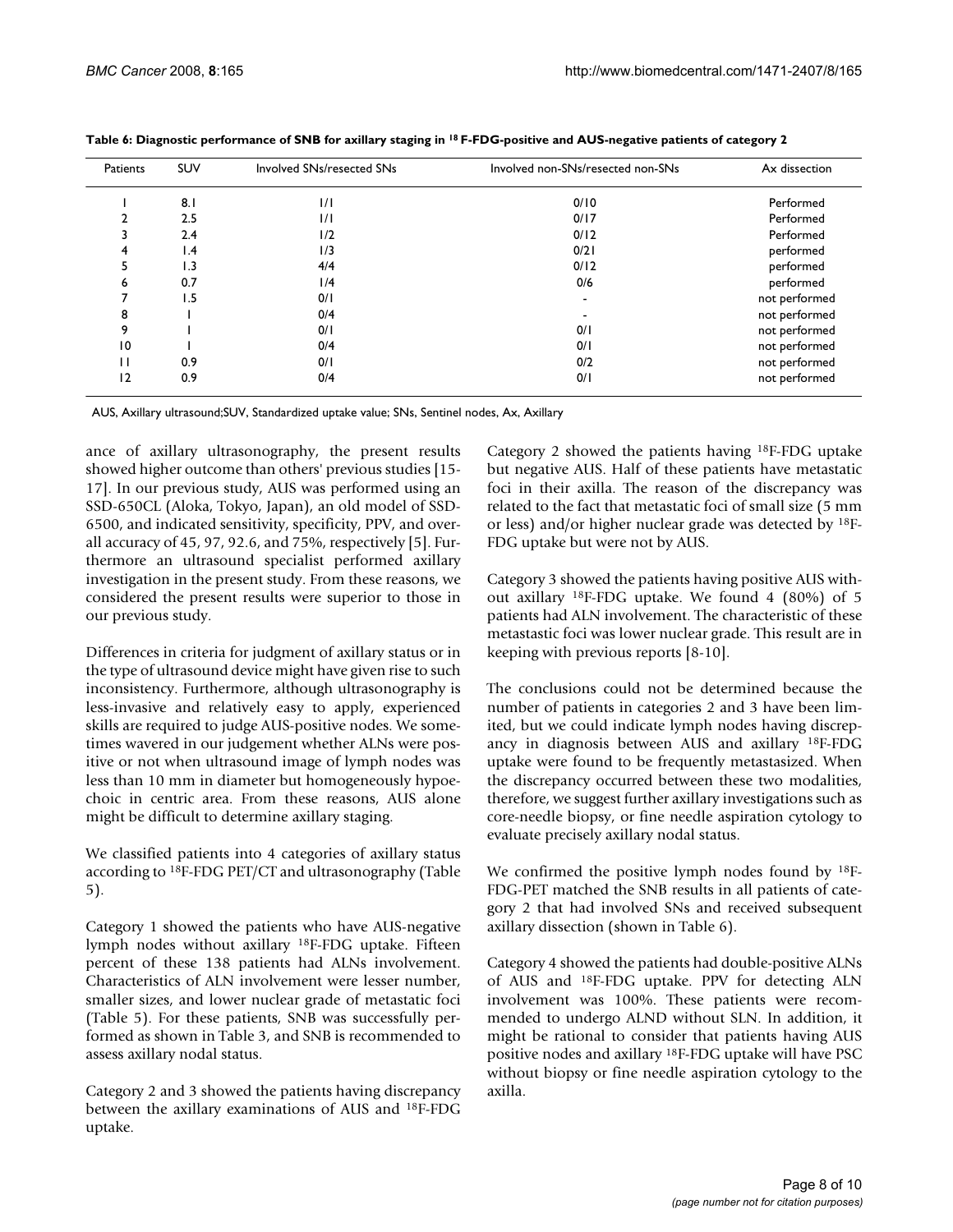#### *Semiquantitative assessment of 18F-FDG PET/CT for the axilla*

Table 4 showed higher SUV were significantly correlated with nuclear grade 3 and maximum size of metastatic foci but not with number of involved ALNs. These results also appear to reveal biological significance of axillary 18F-FDG accumulated to metastasized cancer cells.

When the cut-off of SUV exceeded 1.8, specificity and PPV of 18F-FDG PET/CT were almost 100%, but sensitivity notably decreased to 36% or lower.

From the present results, appropriate determination of the cut-off of SUV appeared possible to evaluate ALN involvement by means of 18F-FDG uptake. Especially by setting of cutoff of SUV, we could predict ALN involvement with excellent specificity and PPV. The cut-off of SUV for ALN involvement varies from 1.2 to 2.3 among reports previously published [9,11]. The inter-institutional standardization of the cut-off value-off SUV for ALN evaluation remains to be settled.

Thus, we found that axillary 18F-FDG uptake added incremental diagnostic confidence to AUS. Richard L et al reported that 18F-FDG PET may have a role in assessing patients with medially or superiorly situated breast cancers that may drain preferentially or exclusively to internal mammary or supraclavicular nodes[10]. A. Gil-Rendo et al also described that an advantage of 18F-FDG PET was to be able to detect internal mammary node metastasis, which is often clinically occult and poorly visualized by conventional modality including ultrasonography [8].

We experienced a patient having 18F-FDG uptake in a parasternal lymph node in spite of double-negativity in AUS and axillary 18F-FDG uptake. The lymph node has been proven to be metastasized by fine-needle aspiration cytology. Another patient who have double-positivity in AUS and axillary 18F-FDG uptake, also showed 18F-FDG uptake in infraclavicular lymph nodes. These two patients had chosen PSC, having been ineligible for this study protocol.

Thus, we considered the whole-body 18F-FDG PET/CT would be informative for imaging investigations for regional nodes involvement as well as distant metastasis [12,18].

### **Conclusion**

In conclusion, the diagnostic accuracy of visual assessment of 18F-FDG PET/CT was almost equivalent to that of AUS in sensitivity, specificity, and overall accuracy. When cut-off of SUV was set at 1.8 or more, specificity and PPV was each 100%. However, there are numerous factors that will influence SUV results and we should take into consideration the limited value of SUV in breast.

To our knowledge, this is the first study to compare between 18F-FDG PET/CT and ultrasonography for detecting of ALN involvement.

Considering their limited sensitivities, the high radiation exposure by 18F-FDG PET/CT and also costs of the examination, it is likely that AUS will be more cost-effective in detecting massive axillary tumor burden. However, when we cannot judge the axillary staging using AUS alone, metabolic approach of 18F-FDG PET/CT for axillary staging would enable us a much more confident diagnosis.

#### **Abbreviations**

ALN: axillary lymph node; ALND: ALN dissection; AUS: axillary ultrasonography; NPV: negative predictive value; 18F-FDG PET/CT: positron emission tomography/computed tomography with 18F-fluorodeoxyglucose; SNB: sentinel node biopsy; SUV: standardized uptake value; PPV: positive predictive value.

#### **Competing interests**

The authors declare that they have no competing interests.

#### **Authors' contributions**

SU performed the planning, acquisition of data, analysis of data, and writing of the manuscript. HT (pathologist) performed the planning, interpretation of data, and the manuscript in co-operation with SU. HA, JO, and KF (breast surgeons) performed surgery and the statistic analysis. YH, KT, JI, and YA (radiologists) performed the evaluation of tumoral SUV levels and data acquisition. NK (biochemist) performed the statistic analysis. TK (ultrasonographer) carried out axillary assessment. HM participated in its design and coordination in co-operation with SU and HT. All authors read and approved the final manuscript.

#### **Acknowledgements**

This work was supported by the grants for the Promotion of Defense Medicine from the Ministry of Defense, Japan. We thank Dr. Takashi Shigekawa for clinical assistance.

#### **References**

- 1. Aarsvold JN, Alazraki NP: **[Update on detection of sentinel](http://www.ncbi.nlm.nih.gov/entrez/query.fcgi?cmd=Retrieve&db=PubMed&dopt=Abstract&list_uids=15765374) [lymph nodes in patients with breast cancer.](http://www.ncbi.nlm.nih.gov/entrez/query.fcgi?cmd=Retrieve&db=PubMed&dopt=Abstract&list_uids=15765374)** *Semin Nucl Med* 2005, **35:**116-128.
- 2. Sato K, Uematsu M, Saito T, Ishikawa H, Yamasaki T, Tamaki K, Tamai S, Kusano S, Hiraide H, Mochizuki H: **[Indications and technique of](http://www.ncbi.nlm.nih.gov/entrez/query.fcgi?cmd=Retrieve&db=PubMed&dopt=Abstract&list_uids=11029779) [sentinel lymph node biopsy in breast cancer using 99m-tech](http://www.ncbi.nlm.nih.gov/entrez/query.fcgi?cmd=Retrieve&db=PubMed&dopt=Abstract&list_uids=11029779)[netium labeled tin colloids.](http://www.ncbi.nlm.nih.gov/entrez/query.fcgi?cmd=Retrieve&db=PubMed&dopt=Abstract&list_uids=11029779)** *Breast Cancer* 2000, **7:**95-98.
- 3. van Rijk MC, Teertstra HJ, Peterse JL, Nieweg OE, Olmos RA, Hoefnagel CA, Kroon BB: **[Ultrasonography and fine-needle aspira](http://www.ncbi.nlm.nih.gov/entrez/query.fcgi?cmd=Retrieve&db=PubMed&dopt=Abstract&list_uids=17009151)[tion cytology in the preoperative evaluation of melanoma](http://www.ncbi.nlm.nih.gov/entrez/query.fcgi?cmd=Retrieve&db=PubMed&dopt=Abstract&list_uids=17009151) [patients eligible for sentinel node biopsy.](http://www.ncbi.nlm.nih.gov/entrez/query.fcgi?cmd=Retrieve&db=PubMed&dopt=Abstract&list_uids=17009151)** *Ann Surg Oncol* 2006, **13:**1511-1516.